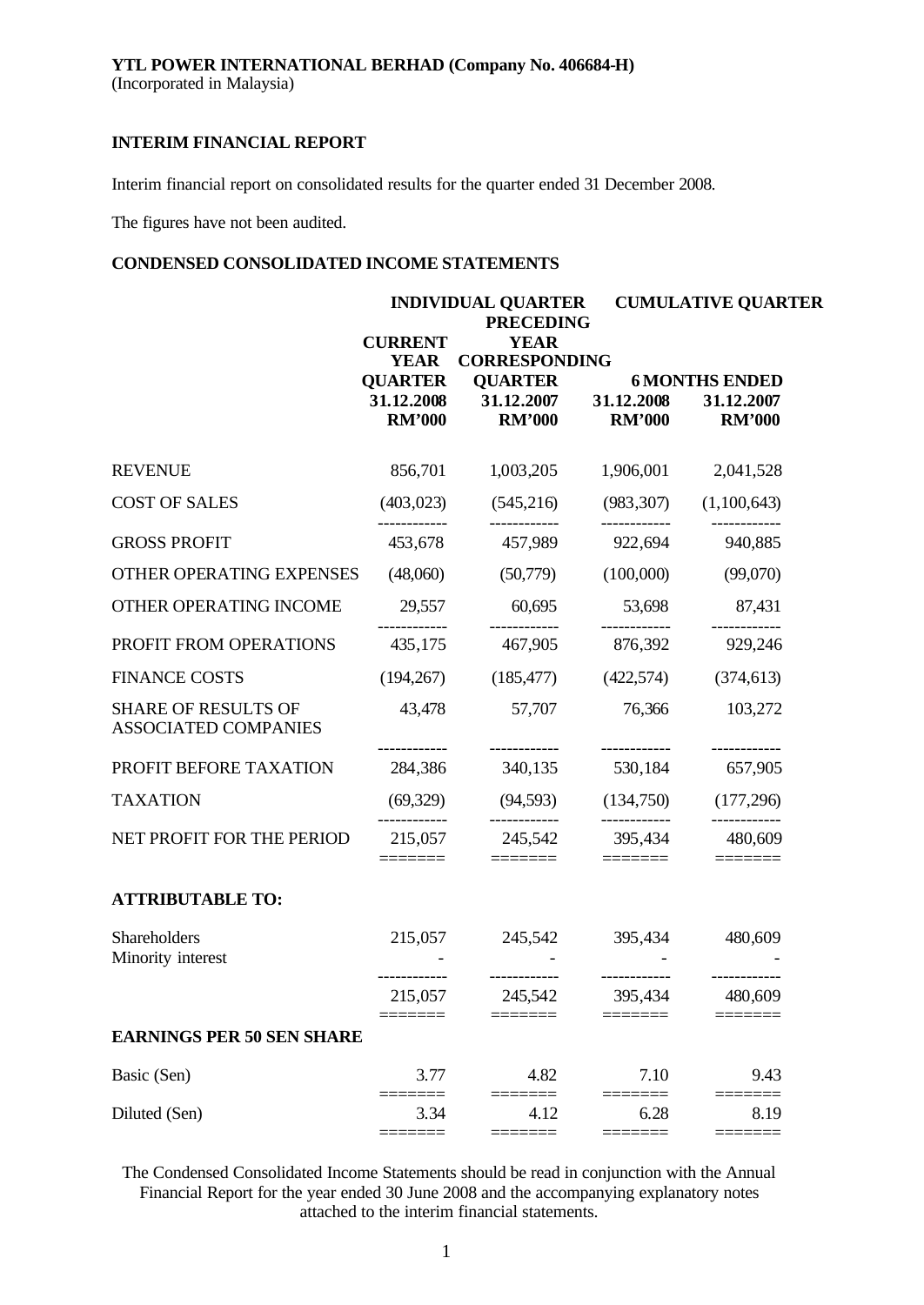# **CONDENSED CONSOLIDATED BALANCE SHEET**

|                                                                                         | <b>UNAUDITED</b><br>As at<br>31.12.2008<br><b>RM'000</b> | <b>AUDITED</b><br>As at<br>30.06.2008<br><b>RM'000</b> |
|-----------------------------------------------------------------------------------------|----------------------------------------------------------|--------------------------------------------------------|
| <b>ASSETS</b>                                                                           |                                                          |                                                        |
| <b>Non-Current Assets</b>                                                               |                                                          |                                                        |
| Property, Plant and Equipment                                                           | 12,291,742                                               | 15,089,793                                             |
| Prepaid Lease Payments                                                                  | 3,020                                                    | 3,171                                                  |
| <b>Intangible Assets</b>                                                                | 441,333                                                  | 441,333                                                |
| <b>Investment in Associated Companies</b>                                               | 920,625                                                  | 929,872                                                |
| Investments                                                                             | 629,688                                                  | 711,626                                                |
| Development Expenditure                                                                 | 21,930                                                   |                                                        |
|                                                                                         | 14,308,338                                               | 17, 175, 795                                           |
| <b>Current Assets</b>                                                                   |                                                          |                                                        |
| Inventories                                                                             | 138,070                                                  | 152,666                                                |
| Receivable, Deposits and Prepayment                                                     | 1,853,415                                                | 1,028,783                                              |
| <b>Short Term Investments</b>                                                           | 46,594                                                   | 45,872                                                 |
| Deposits, Cash and Bank Balances                                                        | 8,219,145                                                | 9,423,760                                              |
|                                                                                         | 10,257,224                                               | 10,651,081                                             |
| <b>TOTAL ASSETS</b>                                                                     | 24,565,562                                               | 27,826,876                                             |
|                                                                                         | ========                                                 |                                                        |
| <b>EQUITY AND LIABILITIES</b>                                                           |                                                          |                                                        |
| Share Capital                                                                           | 2,922,640                                                | 2,721,320                                              |
| Reserves                                                                                | 2,961,147                                                | 4,039,223                                              |
| Treasury Shares, at cost                                                                | (119,809)                                                | (360, 148)                                             |
| <b>Equity attributable to Shareholders of the Company</b><br><b>Minority Interest *</b> | 5,763,978                                                | 6,400,395                                              |
| <b>TOTAL EQUITY</b>                                                                     | 5,763,978                                                | 6,400,395                                              |
|                                                                                         |                                                          |                                                        |

\* Minority Interest denotes RM1.

The Condensed Consolidated Balance Sheet should be read in conjunction with the Annual Financial Report for the year ended 30 June 2008 and the accompanying explanatory notes attached to the financial statements.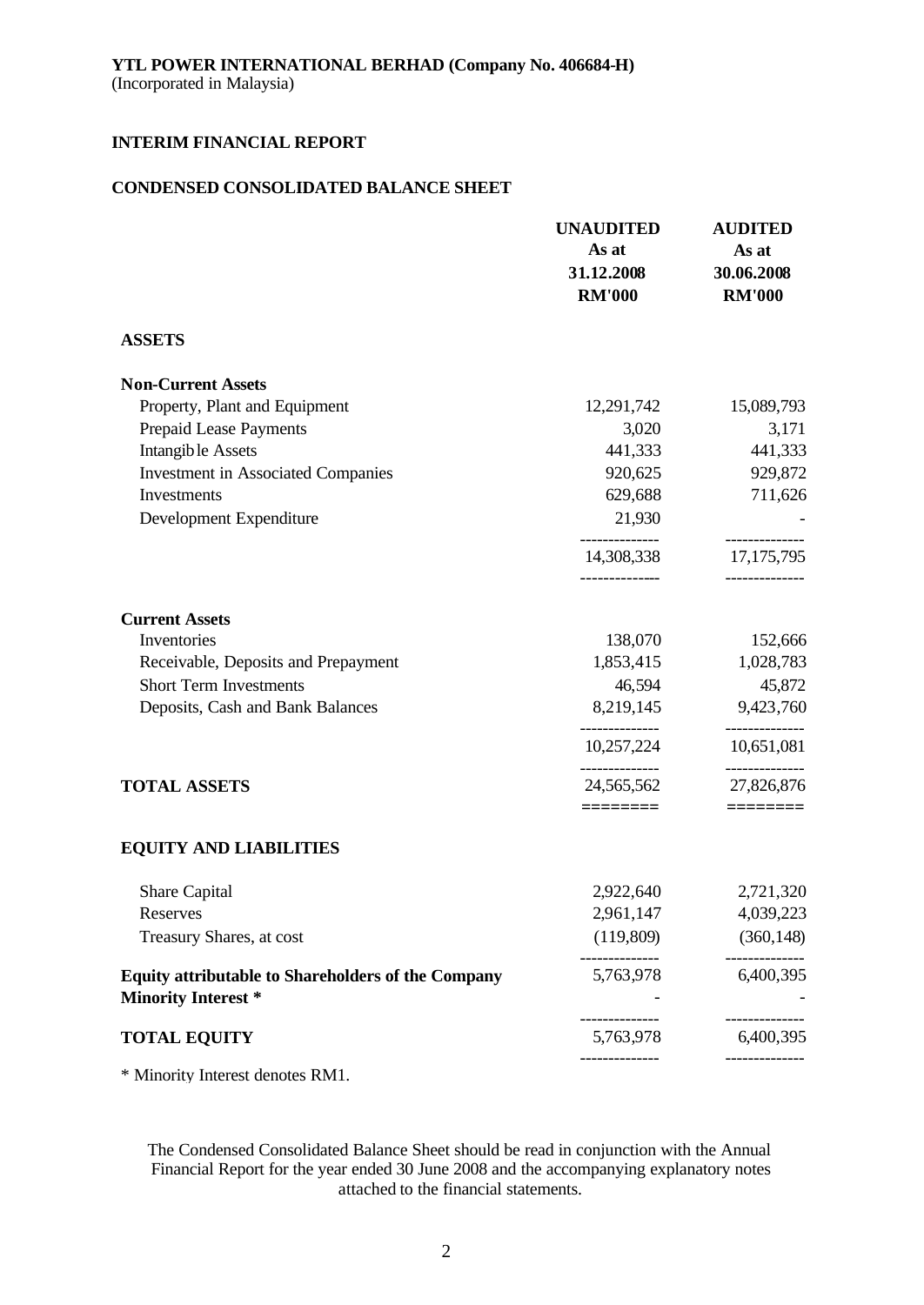# **CONDENSED CONSOLIDATED BALANCE SHEET – Continued**

|                                       | <b>UNAUDITED</b><br>As at<br>31.12.2008<br><b>RM'000</b> | <b>AUDITED</b><br>As at<br>30.06.2008<br><b>RM'000</b> |
|---------------------------------------|----------------------------------------------------------|--------------------------------------------------------|
| <b>LIABILITIES</b>                    |                                                          |                                                        |
| <b>Non-Current Liabilities</b>        |                                                          |                                                        |
| Deferred Tax Liabilities              | 1,796,200                                                | 2,199,393                                              |
| <b>Bonds</b>                          | 8,154,157                                                | 9,649,749                                              |
| <b>Borrowings</b>                     | 4,424,707                                                | 3,878,551                                              |
| Deferred Income                       | 100,288                                                  | 133,917                                                |
| Provision for Liabilities and Charges | 218,828                                                  | 315,352                                                |
| Payables                              | 8,134                                                    | 10,614                                                 |
|                                       | 14,702,314<br>-------------                              | 16,187,576                                             |
| <b>Current Liabilities</b>            |                                                          |                                                        |
| Payables and Accrued Liabilities      | 845,699                                                  | 1,063,969                                              |
| Provision for Liabilities and Charges | 14,152                                                   | 20,546                                                 |
| Provision for Taxation                | 80,631                                                   | 123,142                                                |
| <b>Bonds</b>                          | 1,499,225                                                | 2,014,182                                              |
| <b>Borrowings</b>                     | 1,659,563                                                | 2,017,066                                              |
|                                       | 4,099,270                                                | 5,238,905                                              |
| <b>TOTAL LIABILITIES</b>              | 18,801,584                                               | 21,426,481                                             |
| TOTAL EQUITY AND LIABILITIES          | 24,565,562                                               | 27,826,876                                             |
|                                       | ========                                                 | ========                                               |
| Net Assets Per 50 Sen Share (RM)      | 1.00                                                     | 1.21                                                   |
|                                       | ===                                                      | $===$                                                  |

The Condensed Consolidated Balance Sheet should be read in conjunction with the Annual Financial Report for the year ended 30 June 2008 and the accompanying explanatory notes attached to the financial statements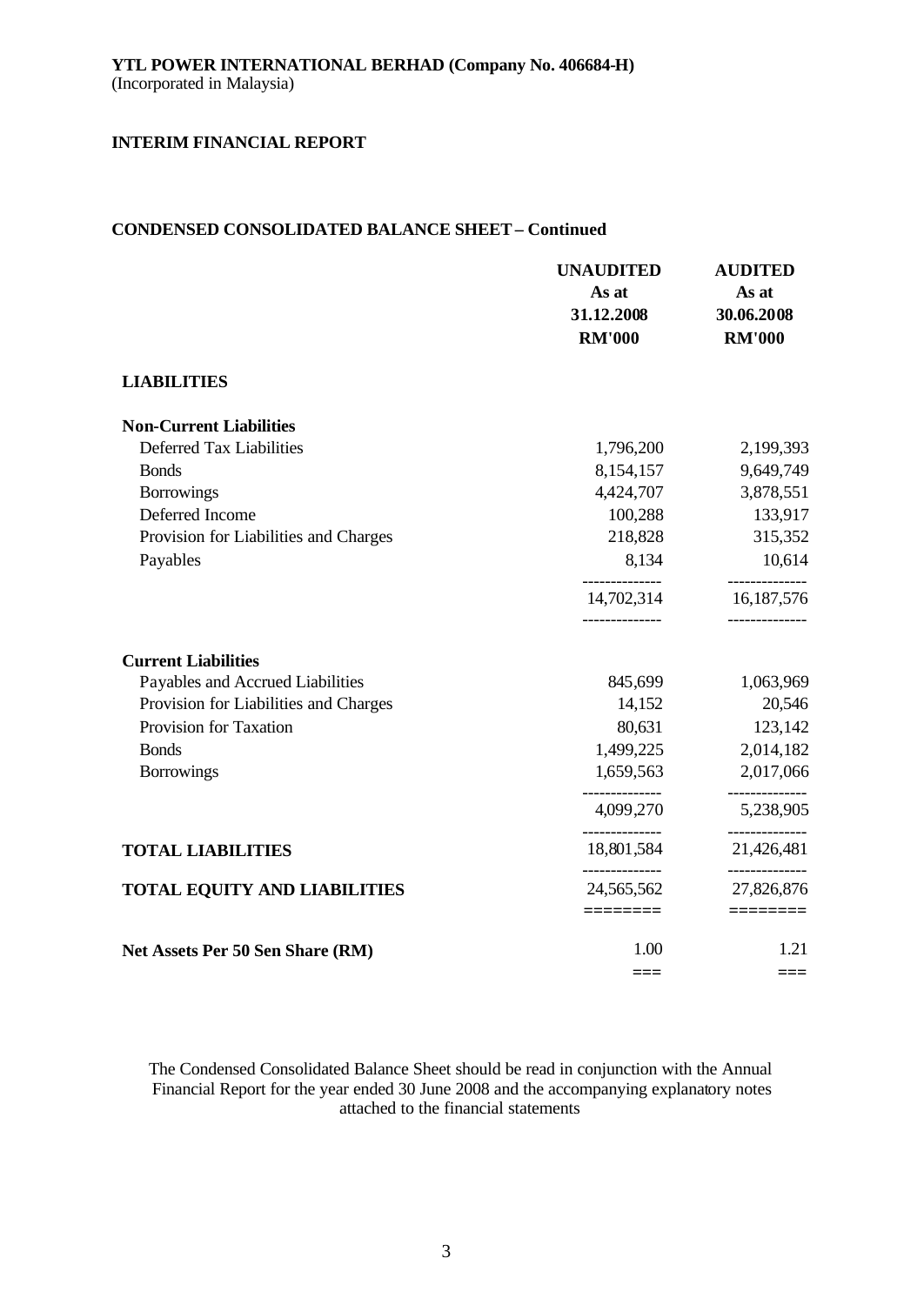(Incorporated in Malaysia)

# **INTERIM FINANCIAL REPORT**

### **CONDENSED CONSOLIDATED STATEMENT OF CHANGES IN EQUITY FOR THE PERIOD ENDED 31 DECEMBER 2008**

**|---------------------- Attributable to Equity Holders of the Company --------------------**

|                                                     | <b>Share</b><br>Capital<br><b>RM'000</b> | <b>Share</b><br>Premium<br><b>RM'000</b> | Merger<br>& Other<br><b>Reserves</b><br><b>RM'000</b> | <b>Treasury</b><br><b>Shares</b><br><b>RM'000</b> | <b>Retained</b><br><b>Earnings</b><br><b>RM'000</b> | <b>Total</b><br><b>RM'000</b> | <b>Minority</b><br><b>Interest</b><br><b>RM'000</b> | <b>Total</b><br><b>Equity</b><br><b>RM'000</b> |
|-----------------------------------------------------|------------------------------------------|------------------------------------------|-------------------------------------------------------|---------------------------------------------------|-----------------------------------------------------|-------------------------------|-----------------------------------------------------|------------------------------------------------|
| At 1 July 2008                                      | 2,721,320                                | 1,699,219                                | (2,037,888)                                           | (360, 149)                                        | 4,377,893                                           | 6,400,395                     |                                                     | 6,400,395                                      |
| Currency translation difference                     |                                          | $\overline{\phantom{a}}$                 | (1,242,510)                                           | $\overline{\phantom{a}}$                          | $\overline{\phantom{0}}$                            | (1,242,510)                   | $\overline{\phantom{a}}$                            | (1,242,510)                                    |
| Net profit for the period                           |                                          |                                          |                                                       |                                                   | 395,434                                             | 395,434                       |                                                     | 395,434                                        |
| Total recognised income and expenses for the period |                                          | $\overline{\phantom{a}}$                 | (1,242,510)                                           |                                                   | 395,434                                             | (847,076)                     |                                                     | (847,076)                                      |
| Shares repurchased                                  |                                          |                                          |                                                       | (71,504)                                          | $\overline{\phantom{a}}$                            | (71, 504)                     | $\overline{\phantom{a}}$                            | (71, 504)                                      |
| Issue of share capital                              | 201,320                                  | 335,198                                  |                                                       |                                                   |                                                     | 536,518                       | $\overline{\phantom{0}}$                            | 536,518                                        |
| Dividend paid – For the year ended 30 June 2008     |                                          |                                          |                                                       | $\sim$                                            | (214, 830)                                          | (214, 830)                    | $\overline{\phantom{a}}$                            | (214, 831)                                     |
| Share dividend                                      | $\overline{\phantom{a}}$                 | (311, 844)                               |                                                       | 311,844                                           |                                                     |                               |                                                     |                                                |
| Provision for share options                         |                                          |                                          | 125                                                   |                                                   |                                                     | 125                           |                                                     | 125                                            |
| Warrant reserve                                     |                                          | $\overline{\phantom{a}}$                 | (39,650)                                              |                                                   | $\overline{\phantom{a}}$                            | (39,650)                      |                                                     | (39,650)                                       |
| At 31 December 2008                                 | 2,922,640                                | 1,722,573                                | (3,319,923)                                           | (119,809)                                         | 4,558,497                                           | 5,763,978                     | $\overline{\phantom{0}}$                            | 5,763,978<br>======                            |

The Condensed Consolidated Statement of Changes in Equity should be read in conjunction with the Annual Financial Report for the year ended 30 June 2008 and accompanying explanatory notes attached to the interim financial statements.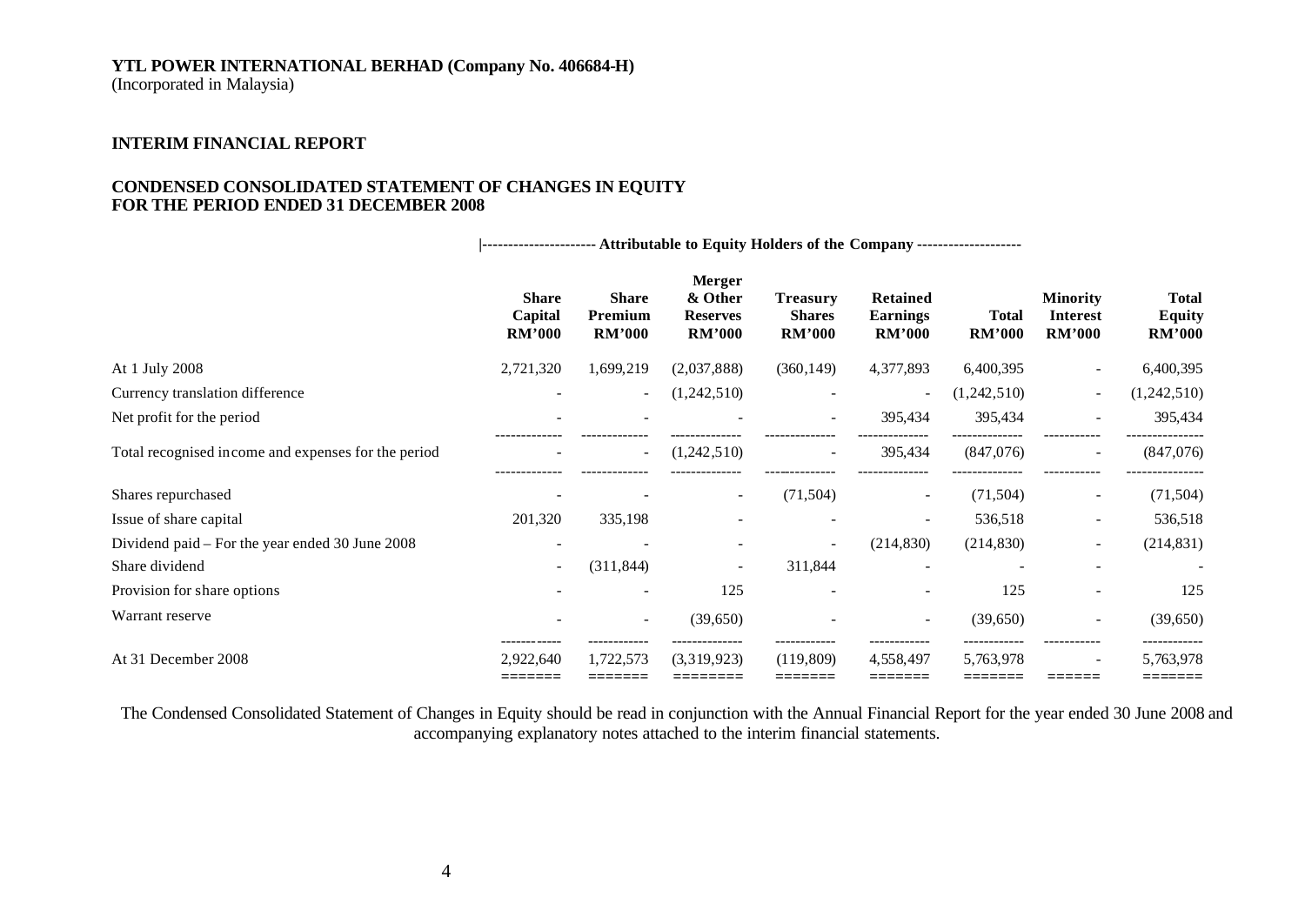(Incorporated in Malaysia)

# **INTERIM FINANCIAL REPORT**

# **CONDENSED CONSOLIDATED STATEMENT OF CHANGES IN EQUITY-continued FOR THE PERIOD ENDED 31 DECEMBER 2007**

|                                                     | --------------------- Attributable to Equity Holders of the Company ------------------ |                                          |                                                              |                                                   |                                                     |                               |                                                     |                                                |
|-----------------------------------------------------|----------------------------------------------------------------------------------------|------------------------------------------|--------------------------------------------------------------|---------------------------------------------------|-----------------------------------------------------|-------------------------------|-----------------------------------------------------|------------------------------------------------|
|                                                     | <b>Share</b><br>Capital<br><b>RM'000</b>                                               | <b>Share</b><br>Premium<br><b>RM'000</b> | <b>Merger</b><br>& Other<br><b>Reserves</b><br><b>RM'000</b> | <b>Treasury</b><br><b>Shares</b><br><b>RM'000</b> | <b>Retained</b><br><b>Earnings</b><br><b>RM'000</b> | <b>Total</b><br><b>RM'000</b> | <b>Minority</b><br><b>Interest</b><br><b>RM'000</b> | <b>Total</b><br><b>Equity</b><br><b>RM'000</b> |
| At 1 July 2007                                      | 2,648,158                                                                              | 1,944,120                                | (2,089,013)                                                  | (402,763)                                         | 4,026,641                                           | 6, 127, 143                   | $\sim$                                              | 6,127,143                                      |
| Currency translation difference                     |                                                                                        | $\sim$                                   | (149, 727)                                                   |                                                   | $\overline{\phantom{0}}$                            | (149, 727)                    | $\sim$                                              | (149, 727)                                     |
| Net profit for the period                           |                                                                                        |                                          |                                                              |                                                   | 480,609                                             | 480,609                       |                                                     | 480,609                                        |
| Total recognised income and expenses for the period |                                                                                        | $\overline{\phantom{a}}$                 | (149, 727)                                                   |                                                   | 480,609                                             | 330,882                       |                                                     | 330,882                                        |
| Shares repurchased                                  |                                                                                        |                                          | $\overline{\phantom{a}}$                                     | (129, 525)                                        | $\overline{\phantom{a}}$                            | (129, 525)                    | $\overline{\phantom{a}}$                            | (129, 525)                                     |
| Issue of share capital                              | 31,075                                                                                 | 74,820                                   |                                                              |                                                   | $\overline{\phantom{a}}$                            | 105,895                       | $\sim$                                              | 105,895                                        |
| Dividend paid – For the year ended 30 June 2007     |                                                                                        |                                          |                                                              | $\overline{\phantom{a}}$                          | (186, 895)                                          | (186, 895)                    | $\overline{\phantom{a}}$                            | (186, 895)                                     |
| Equity component of exchangeable bond               |                                                                                        | $\overline{\phantom{a}}$                 | (7,177)                                                      |                                                   |                                                     | (7,177)                       | $\overline{\phantom{a}}$                            | (7,177)                                        |
| Provision for share options                         |                                                                                        | $\overline{\phantom{a}}$                 | 607                                                          |                                                   |                                                     | 607                           |                                                     | 607                                            |
| At 31 December 2007                                 | 2,679,233<br>=======                                                                   | 2,018,940<br>=======                     | (2,245,310)<br>:=======                                      | (532, 288)<br>=======                             | 4,320,355<br>=======                                | 6,240,930<br>=======          | -------                                             | 6,240,930<br>=======                           |

The Condensed Consolidated Statement of Changes in Equity should be read in conjunction with the Annual Financial Report for the year ended 30 June 2008 and the accompanying explanatory notes attached to the interim financial statements.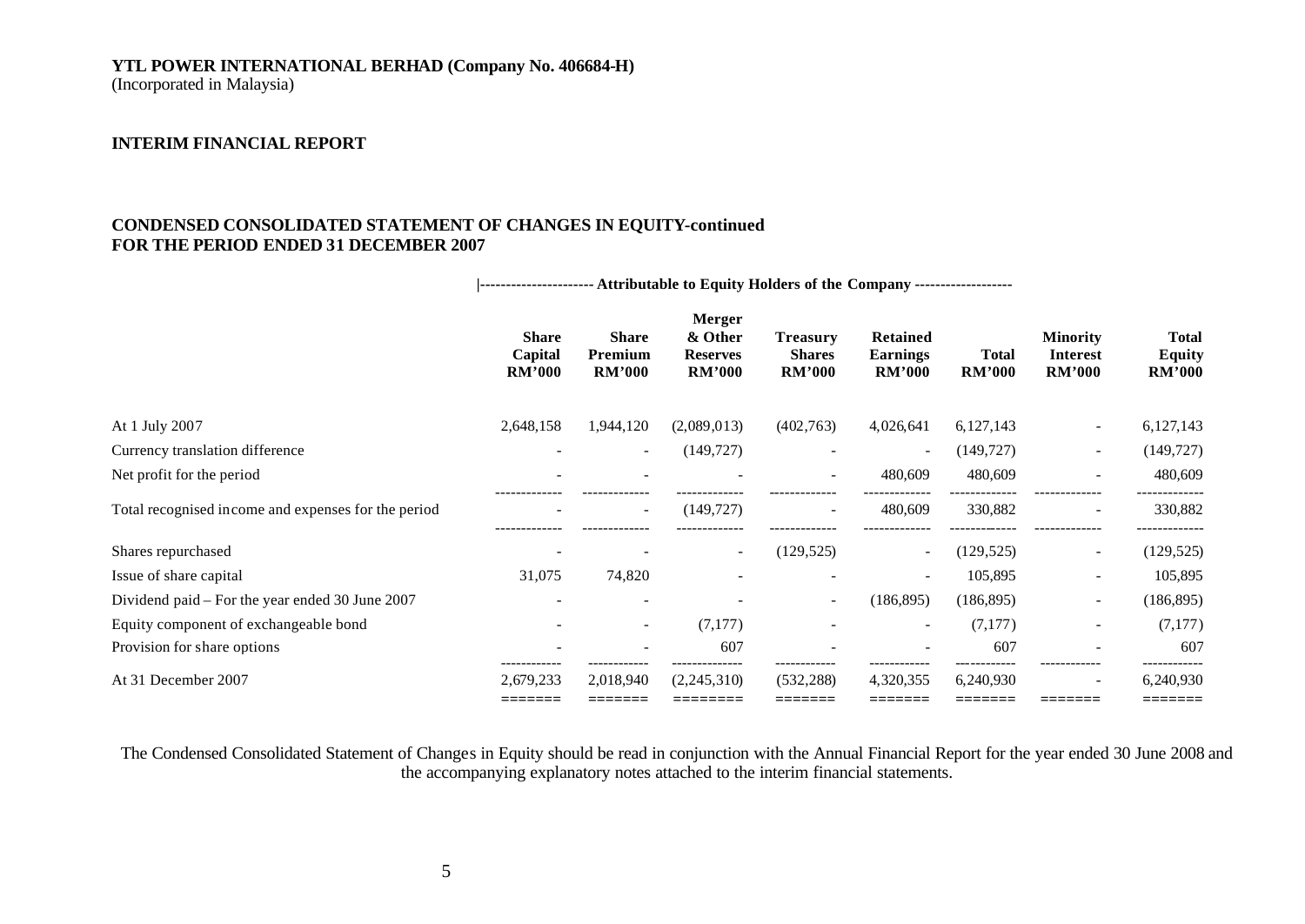# **CONDENSED CONSOLIDATED CASH FLOW STATEMENT FOR THE PERIOD ENDED 31 DECEMBER 2008**

|                                                                                                  | <b>CURRENT</b><br>YEAR-TO-DATE<br>31.12.2008 | <b>PRECEDING</b><br><b>YEAR</b><br><b>CORRESPONDING</b><br><b>PERIOD</b><br>31.12.2007 |
|--------------------------------------------------------------------------------------------------|----------------------------------------------|----------------------------------------------------------------------------------------|
|                                                                                                  | <b>RM'000</b>                                | <b>RM'000</b>                                                                          |
| Net cash generated from operating activities                                                     | 253,314                                      | 759,863                                                                                |
| Net cash (used) in investing activities                                                          | (1,150,051)                                  | (425,011)                                                                              |
| Net cash used in/generated from financing activities                                             | (343, 454)                                   | 1,270,862                                                                              |
| Net changes in cash and cash equivalents<br>Cash and cash equivalents at beginning of the period | (1,240,191)<br>9,375,916                     | 1,605,714<br>6,013,224                                                                 |
| Cash and cash equivalents at end of the period [Note a]                                          | 8,135,725                                    | 7,618,938                                                                              |

#### *[Note a]*

Cash and cash equivalents at the end of the period comprise:

|                                                                                | <b>RM'000</b> | <b>RM'000</b> |
|--------------------------------------------------------------------------------|---------------|---------------|
| Fixed deposits                                                                 | 8,165,674     | 7,619,218     |
| Cash and bank balances                                                         | 53,471        | 18,372        |
| <b>Bank</b> overdrafts<br>(included within short term borrowings in [Note B9]) | (83, 420)     | (18,652)      |
|                                                                                | 8,135,725     | 7,618,938     |
|                                                                                |               |               |

The Condensed Consolidated Cash Flow Statement should be read in conjunction with the Annual Financial Report for the year ended 30 June 2008 and the accompanying explanatory notes attached to the interim financial statements.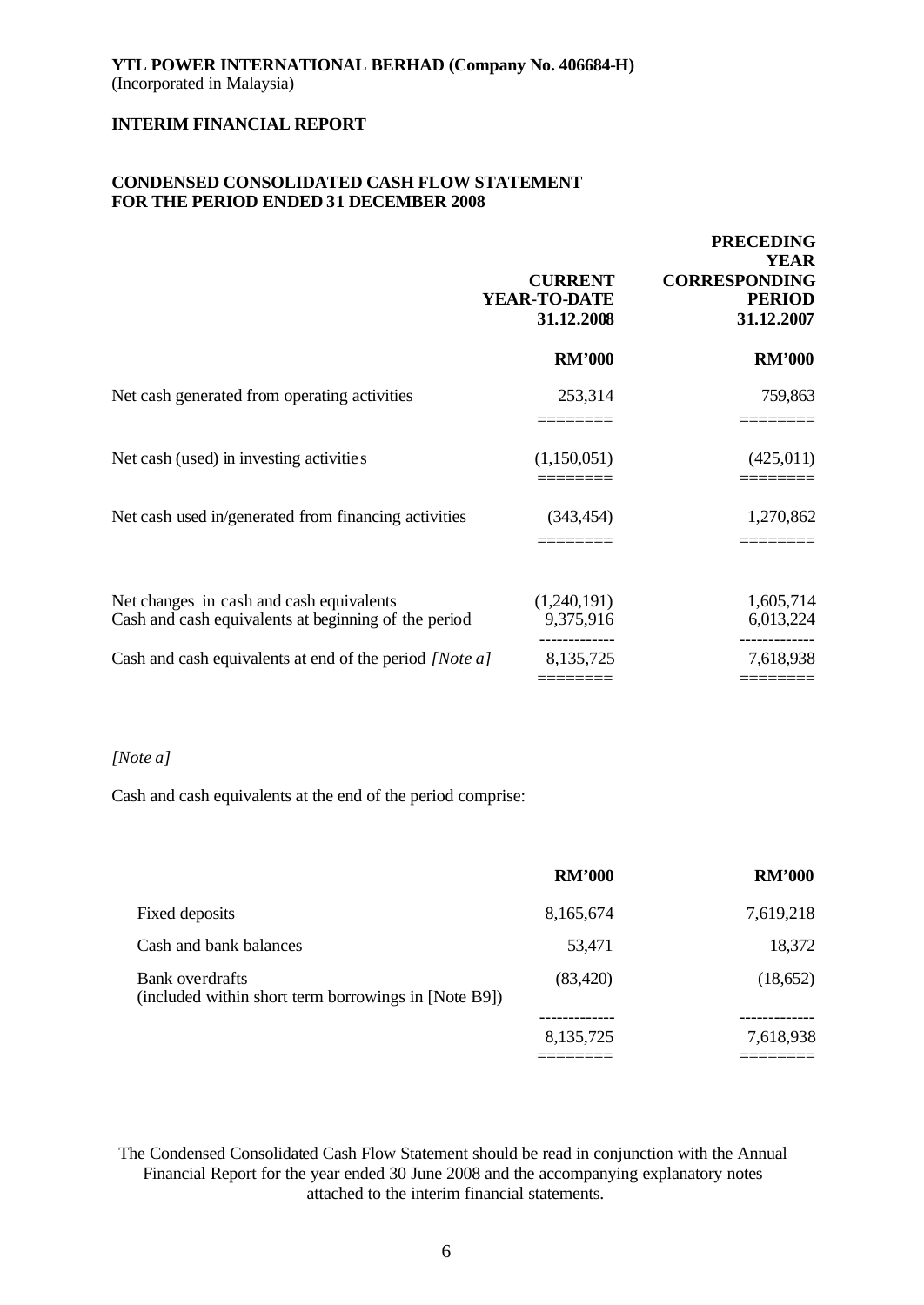# **INTERIM FINANCIAL REPORT**

# **PART A – EXPLANATORY NOTES PURSUANT TO FRS 134**

The Condensed Financial Statements should be read in conjunction with the audited annual financial statements of the Group for the year ended 30 June 2008.

# **A1. Accounting Policies and Methods of Computation**

The interim financial report is unaudited and has been prepared in accordance with Financial Reporting Standard ("FRS") 134: "Interim Financial Reporting" and Chapter 9, part K of the Listing Requirements of the Bursa Malaysia Securities Berhad.

The accounting policies and methods of computation adopted by the Group in the interim financial statements are consistent with those adopted in the latest audited annual financial statements.

The following notes explain the events and transactions that are significant to the understanding of the changes in the financial position and performance of the Group since the financial year ended 30 June 2008.

# **A2. Seasonality or Cyclicality of Operations**

The business operations of the Group are not materially affected by any seasonal or cyclical factor.

## **A3. Exceptional or Unusual Items**

During the current financial quarter, there was no item of an exceptional or unusual nature that affects the assets, liabilities, equity, net income or cash flows of the Group.

## **A4. Changes in Estimates of Amounts Reported**

There was no change to estimate of amount reported in prior interim periods and prior financial years.

## **A5. Changes in Debt and Equity Securities**

During the current financial quarter and financial year to date, 4,024,758 ordinary shares and 6,055,047 ordinary shares were issued pursuant to the exercise of warrants 2000/2010 at a weighted average exercise price of RM1.17 per share and RM1.18 per share respectively .

The number of ordinary shares issued during the current financial quarter and financial year to date pursuant to the exercise of warrants 2008/2018 were 135,299,618 and 396,500,498 at a weighted average exercise price of RM1.21 per share and RM1.23 per share respectively.

During the current financial quarter and financial year to date, 30,000 ordinary shares and 84,500 ordinary shares were issued respectively pursuant to the exercise of employees' share options granted under the Company's Employees Share Option Scheme (ESOS) at a weighted average exercise price of RM1.32 per share.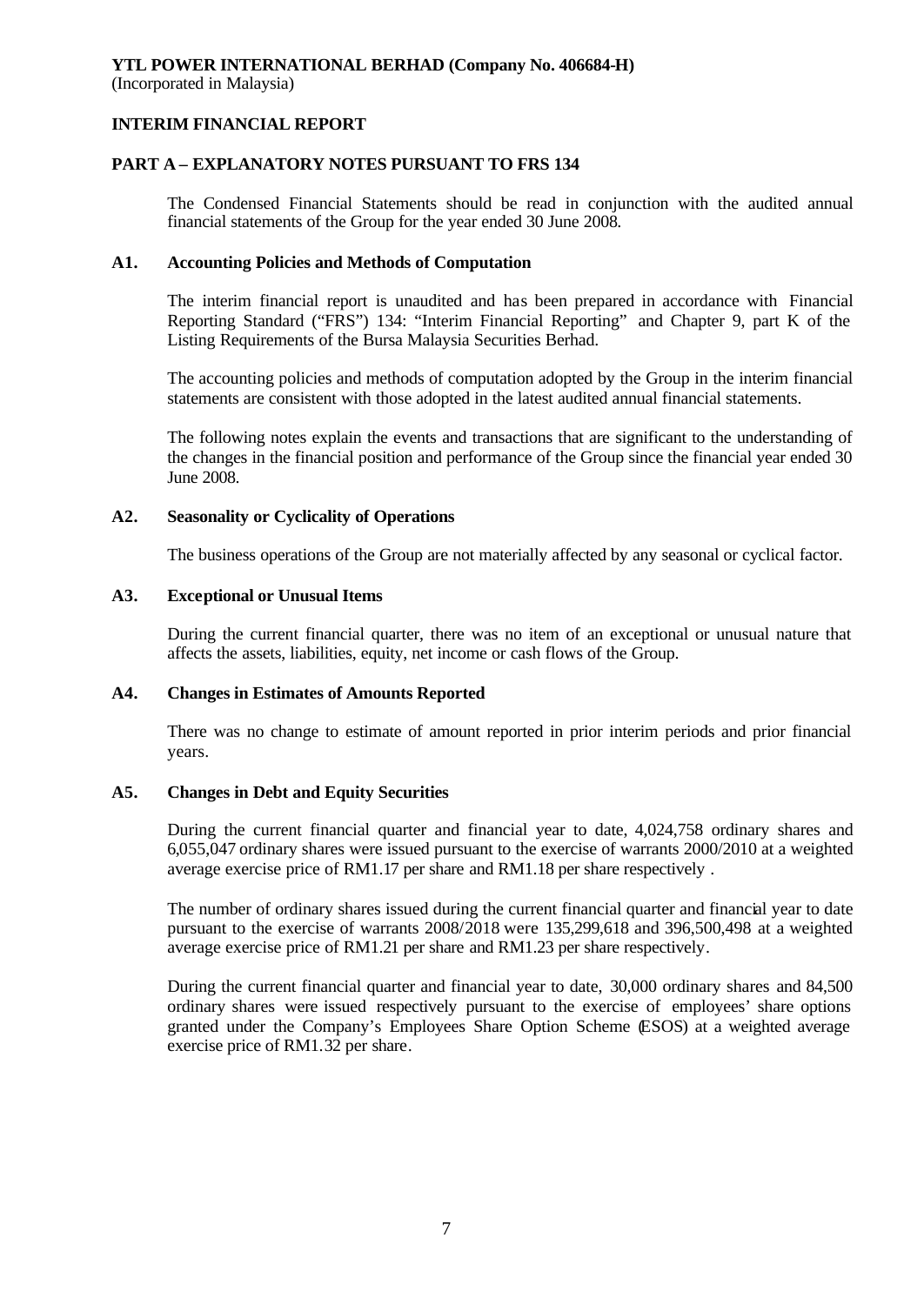# **INTERIM FINANCIAL REPORT**

### **Notes – continued**

A total of 2,402,300 ordinary shares and 40,065,200 ordinary shares were repurchased from the open market for a total consideration of RM4,113,080 and RM71,504,931 for the current financial quarter and financial year to date respectively. The share buy-back transactions were financed by internally generated funds. The shares purchased are being held as treasury shares.

During the financial year to date, a total of 137,819,391 treasury shares were distributed as share dividend on 22 September 2008 to the shareholders on the basis of one (1) treasury share for every forty (40) ordinary shares held on 11 September 2008. As at 31 December 2008, the number of treasury shares held were 56,651,645 ordinary shares.

The outstanding debts are as disclosed in Note B9.

## **A6. Dividend Paid**

A final tax exempt dividend of 7.5% amounting to RM214,829,988 in respect of the financial year ended 30 June 2008 was paid during the current financial quarter.

# **A7. Segment Reporting**

The Group is organised on a world wide basis into three main business segments namely investment holding, power generation and water & sewerage.

Segment reporting for period ended 31 December 2008:

|                                            | <b>Investment</b><br>Holding<br><b>RM'000</b> | Power<br><b>Generation</b><br><b>RM'000</b> | Water &<br><b>Sewerage</b><br><b>RM'000</b> | Group<br><b>RM'000</b> |
|--------------------------------------------|-----------------------------------------------|---------------------------------------------|---------------------------------------------|------------------------|
| <b>Operating Revenue</b>                   |                                               |                                             |                                             |                        |
| Total operating revenue                    |                                               | 163,293 579,099 1,250,827 1,993,219         |                                             |                        |
| Inter-segment*                             |                                               | $(32,796)$ $(6,844)$ $(47,578)$ $(87,218)$  |                                             |                        |
| <b>External Operating Revenue</b>          |                                               | 130,497 572,255 1,203,249 1,906,001         |                                             |                        |
| <b>Results</b>                             |                                               |                                             |                                             |                        |
| Segment result (external)                  | 94,778                                        | 176,841                                     | 604,773                                     | 876,392                |
| Finance cost                               |                                               |                                             |                                             | (422,574)              |
| Share of results of associated companies   |                                               | 76,366                                      |                                             | 76,366                 |
| Profit from ordinary activities before tax |                                               |                                             |                                             | 530,184                |
| <b>Taxation</b>                            |                                               |                                             |                                             | (134,750)              |
| Profit from ordinary activities after tax  |                                               |                                             |                                             | 395,434                |
|                                            |                                               |                                             |                                             |                        |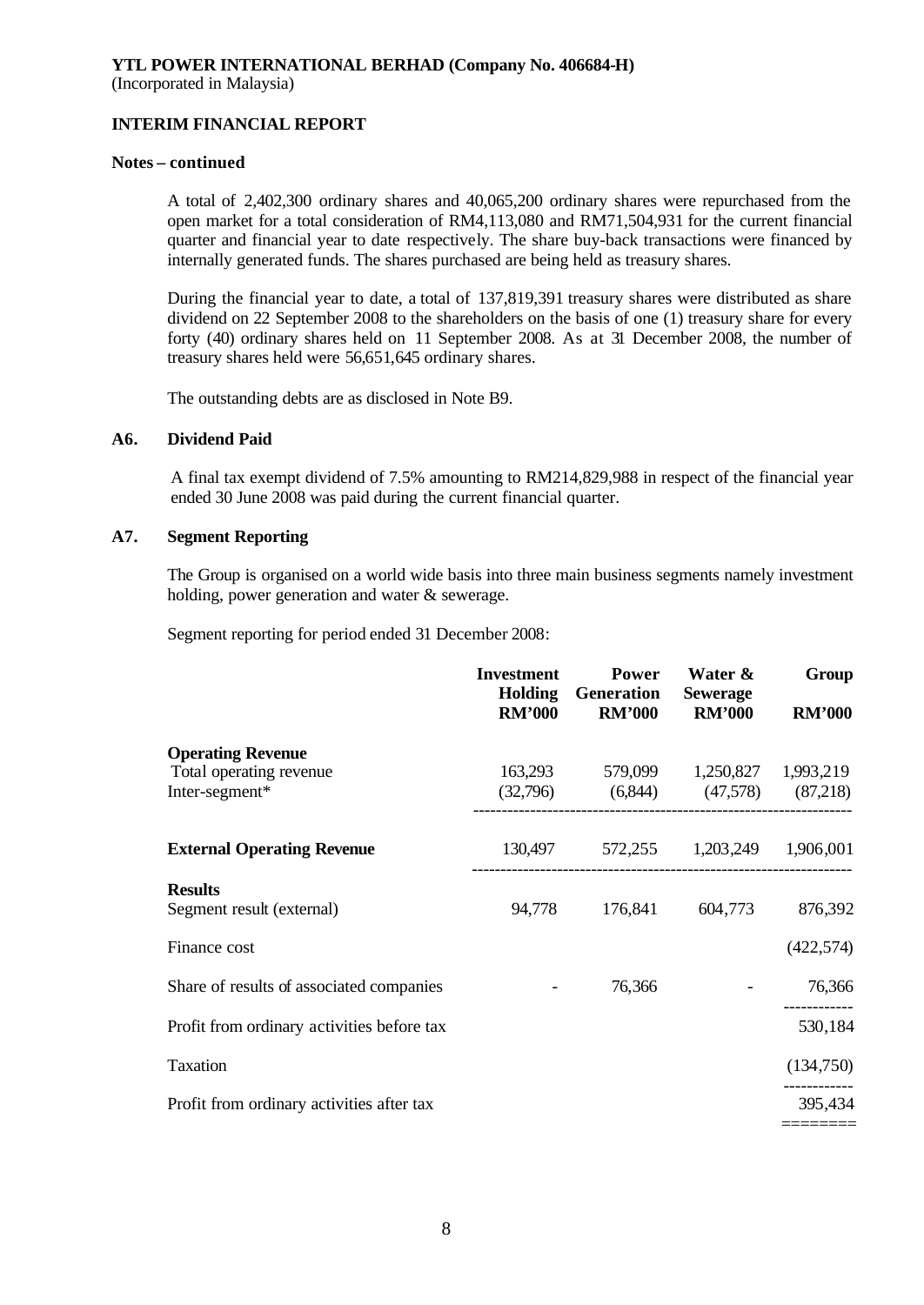(Incorporated in Malaysia)

# **INTERIM FINANCIAL REPORT**

# **Notes – continued**

Segment Reporting for period ended 31 December 2007:

|                                             | <b>Investment</b><br><b>RM'000</b> | <b>Power</b><br><b>Holding</b> Generation<br><b>RM'000</b>                          | Water &<br><b>Sewerage</b><br><b>RM'000</b> | Group<br><b>RM'000</b> |
|---------------------------------------------|------------------------------------|-------------------------------------------------------------------------------------|---------------------------------------------|------------------------|
| <b>Operating Revenue</b>                    |                                    |                                                                                     |                                             |                        |
| Total operating revenue<br>Inter-segment*   |                                    | 286,011 574,123 1,372,944 2,233,078<br>$(149,924)$ $(6,719)$ $(34,907)$ $(191,550)$ |                                             |                        |
| <b>External Operating Revenue</b>           |                                    | 136,087 567,404 1,338,037 2,041,528                                                 |                                             |                        |
| <b>Results</b><br>Segment result (external) | 57,762                             | 261,061                                                                             | 610,423                                     | 929,246                |
| Finance cost                                |                                    |                                                                                     |                                             | (374, 613)             |
| Share of results of associated companies    | $\sim$                             | 103,272                                                                             |                                             | 103,272                |
| Profit from ordinary activities before tax  |                                    |                                                                                     |                                             | 657,905                |
| Taxation                                    |                                    |                                                                                     |                                             | (177, 296)             |
| Profit from ordinary activities after tax   |                                    |                                                                                     |                                             | 480,609                |
|                                             |                                    |                                                                                     |                                             | =======                |

\* Inter-segment operating revenue has been eliminated at the respective segment. The inter-segment operating revenue was entered into in the normal course of business and at prices available to third parties or at negotiated terms.

## **A8. Material Events Subsequent to the End of the Interim Period**

There was no item, transaction or event of a material or unusual nature during the period from the end of the quarter under review to the date of this report.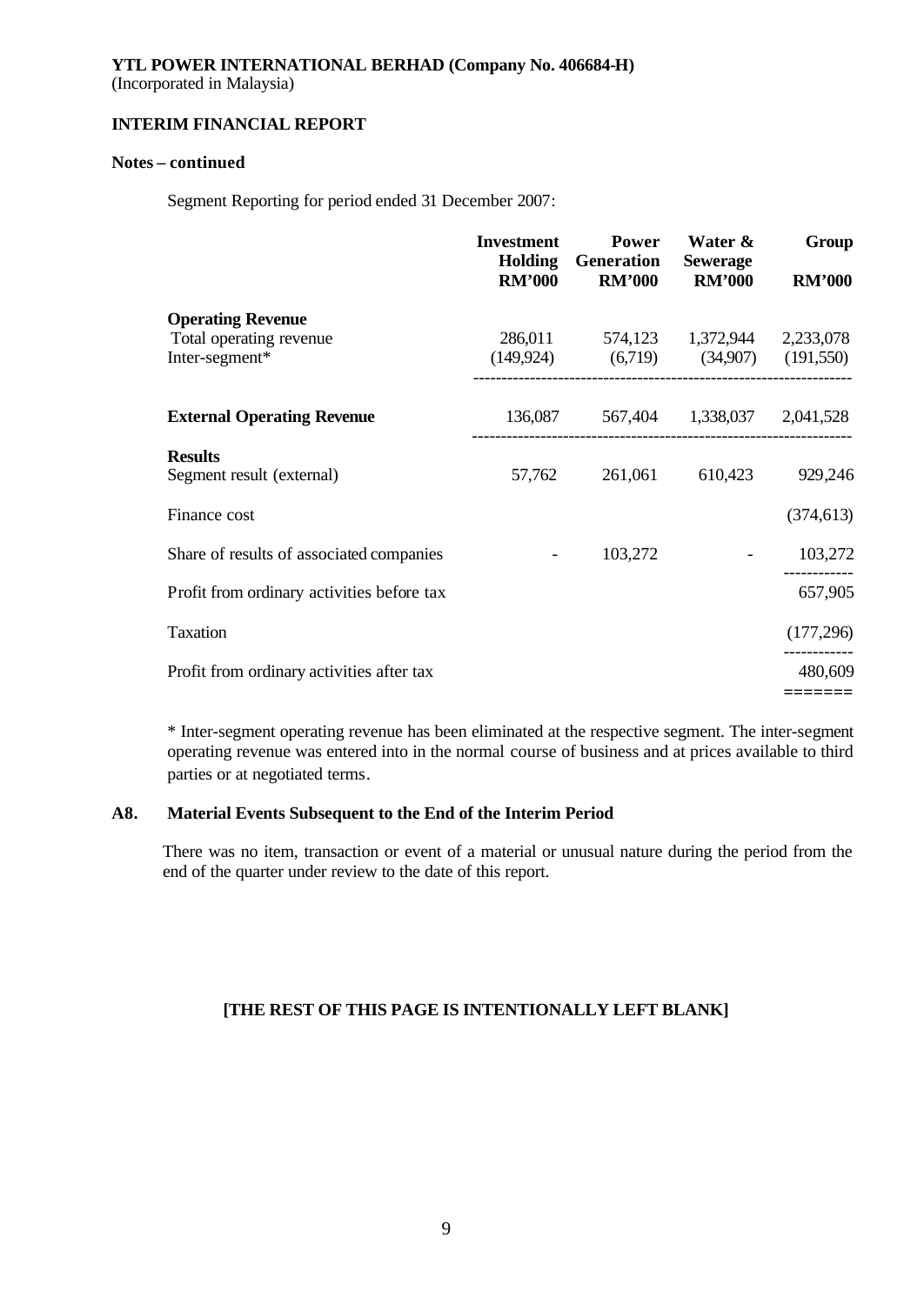(Incorporated in Malaysia)

# **INTERIM FINANCIAL REPORT**

## **Notes – continued**

# **A9. Changes in the Composition of the Group**

There were no changes in the composition of the Group for the current financial period, including business combinations, acquisition or disposal of subsidiaries and long-term investments, restructurings and discontinuing operations except for the following:-

(i) The Company had on 25 August 2008 acquired 1 ordinary share representing the entire issued and paid-up share capital of Sceptre Holdings Pte Limited ("Sceptre Holdings") for S\$1.00 in cash ("the Acquisition"). As a result , Sceptre Holdings has become a whollyowned subsidiary of the Company.

Sceptre Holdings is a company incorporated in Republic of Singapore on 15 August 2008 and is principally involved in investment holding.

Sceptre Holdings has changed its name to Sabre Energy Resources Pte Limited on 24 November 2008.

(ii) On 1 September 2008, Sceptre Holdings acquired 1 ordinary share representing the entire issued and paid-up share capital of Sceptre Resources Pte Limited ("Sceptre Resources") for S\$1.00 in cash. As a result , Sceptre Resources has become a wholly-owned subsidiary of Sceptre Holdings and an indirect subsidiary of the Company.

Concurrently, Sceptre Industries Pte Limited ("Sceptre Industries") which is a whollyowned subsidiary of Sceptre Resources, became an indirect subsidiary of the Company.

Sceptre Resources and Sceptre Industries are private limited companies incorporated in the Republic of Singapore on 19 August 2008 and 15 August 2008 respectively and will be principally involved in investment holding.

Sceptre Resources and Sceptre Industries changed their names to Sabre Energy Holdings Pte Limited and Sabre Energy Industries Pte Limited respectively on 24 November 2008.

- (iii) On 8 October 2008, Wessex Water Enterprises Limited ("WWEL"), an indirect whollyowned subsidiary of the Company, subscribed for the following:-
	- (a) 100 shares of £1.00 each representing the entire issued and paid-up share capital of Wessex Electricity Utilities Limited ("WEUL") for £100 in cash; and
	- (b) 100 shares of £1.00 each representing the entire issued and paid-up share capital of Wessex Gas Utilities Limited ("WGUL") for £100 in cash. (collectively, "the Subscriptions")

As a result , WEUL and WGUL have become indirect subsidiaries of the Company.

WEUL and WGUL are private limited companies incorporated in the England and Wales, each with authorised share capital of £1,000 comprising 1,000 shares of £1.00 each. WEUL and WGUL will be principally involved in the ownership and operation of electricity and gas infrastructure.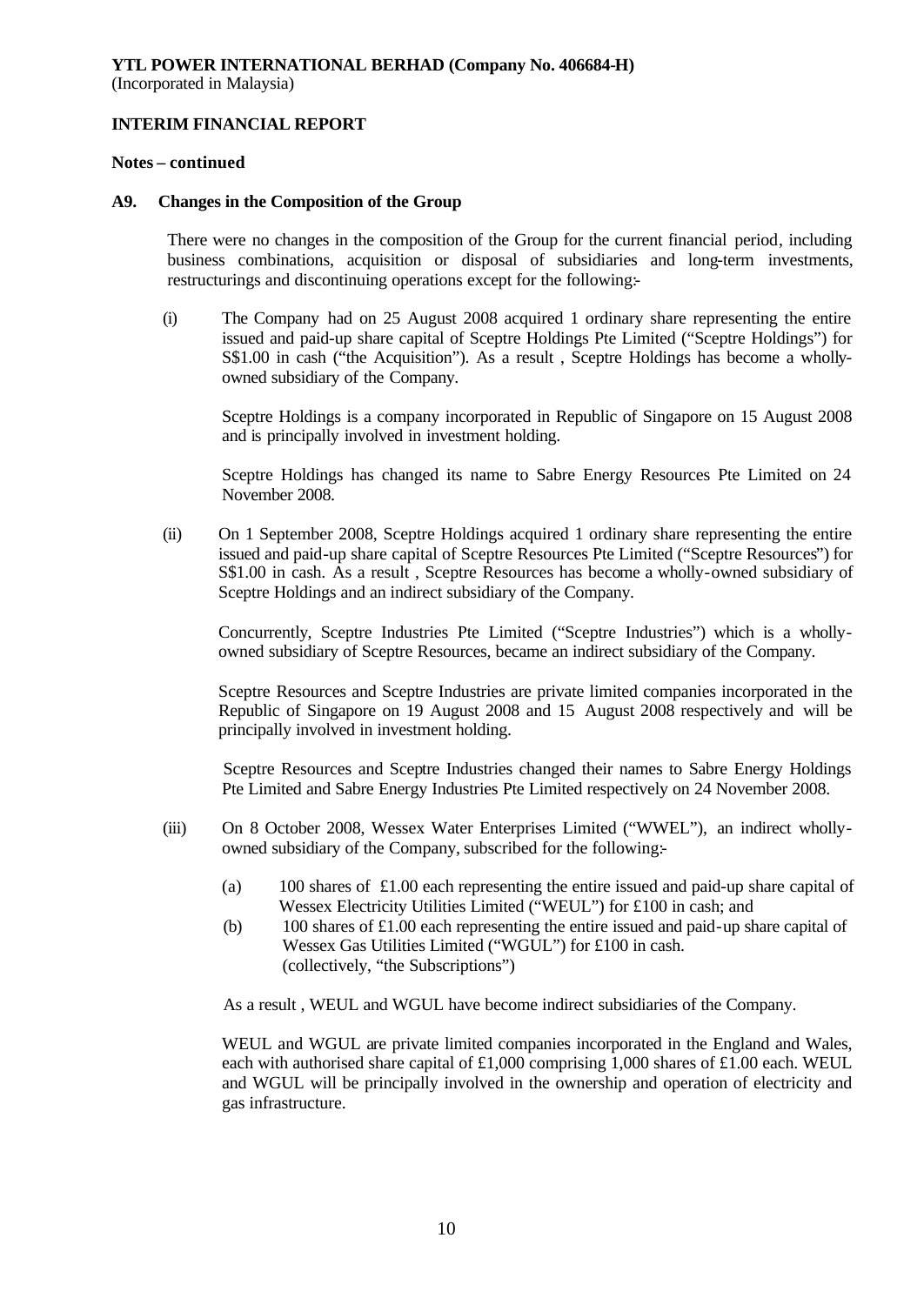# **YTL POWER INTERNATIONAL BERHAD (Company No. 406684-H)** (Incorporated in Malaysia)

# **INTERIM FINANCIAL REPORT**

## **Notes – continued**

#### **A10. Changes in Contingent Liabilities**

There were no material changes in the contingent liabilities of the Group since last annual balance sheet as at 30 June 2008 save and except for a corporate guarantee amounting to RM150,337,600 given by the Company to a financial institution for letter of credit facility utilised by its subsidiary.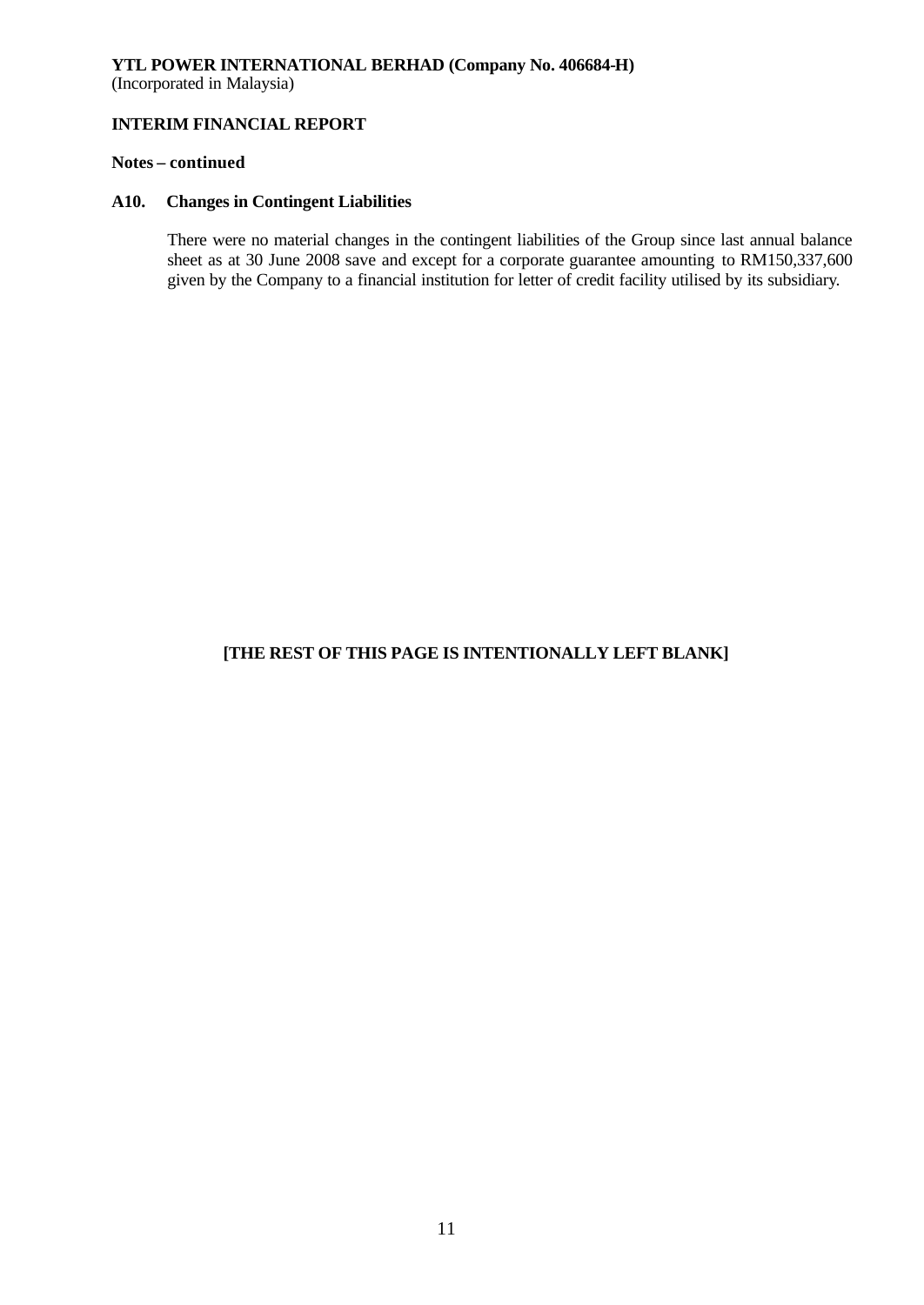# **PART B – EXPLANATORY NOTES PURSUANT TO APPENDIX 9B OF THE LISTING REQUIREMENTS OF BURSA MALAYSIA SECURITIES BERHAD**

### **B1. Review of the Results**

Group revenue was RM856.7 million for the current quarter ended 31 December 2008 as compared to RM1,003.2 million in the preceding year corresponding quarter ended 31 December 2007. This represents a decrease of RM146.5 million or 14.6% over the preceding year corresponding quarter ended 31 December 2007. The Group profit after taxation for the current quarter was lower by RM30.5 million or 12.4% to RM215.1 million in the current quarter ended 31 December 2008 as compared to the preceding year corresponding quarter ended 31 December 2007. The decrease was principally due to the decline in Great Britain Pounds (GBP) exchange rate applied in translating the earnings of Wessex Water.

#### **B2. Comparison with Preceding Quarter**

|                                            | <b>Current</b> | <b>Preceding</b> |
|--------------------------------------------|----------------|------------------|
|                                            | <b>Quarter</b> | <b>Quarter</b>   |
|                                            |                | 30.9.2008        |
|                                            | 31.12.2008     | <b>RM'000</b>    |
|                                            | <b>RM'000</b>  |                  |
| Revenue                                    | 856,701        | 1,049,300        |
| <b>Consolidated Profit before taxation</b> | 284,386        | 245,798          |
| Consolidated Profit after taxation         | 215,057        | 180,377          |

The increase in Group profit before tax and Group profit after tax for the current quarter ended 31 December 2008 as compared to the preceding quarter was principally due to a provision made in the preceding quarter relating to one off tax payment to the Government of Malaysia by its power generation subsidiary

# **B3. Prospects**

The Group, after considering its current level of operations and market conditions, is expected to perform satisfactorily for the financial year ending 30 June 2009 save and except for the one off payment to the Government of Malaysia by its power generation subsidiary and the lower GBP exchange rate in translating the earnings of its foreign subsidiaries.

## **B4. Profit Forecast**

The Group did not issue any profit forecast during the financial period.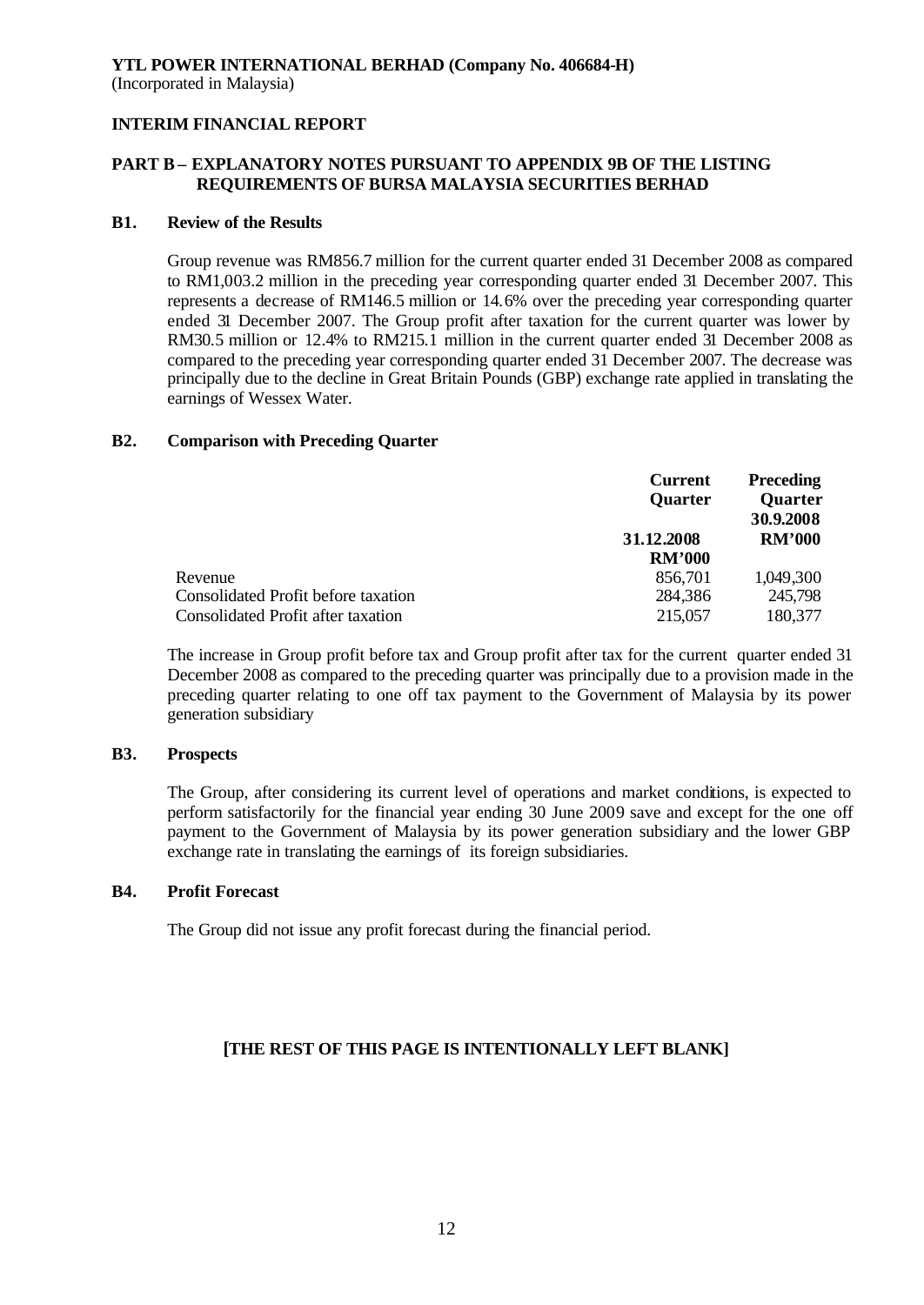### **Notes – continued**

### **B5. Taxation**

 $\mathbf{I}$ 

|                              | <b>Current</b> | <b>Current</b> |
|------------------------------|----------------|----------------|
|                              | Year           | Year           |
|                              | Quarter        | <b>To Date</b> |
|                              | 31.12.2008     | 31.12.2008     |
|                              | <b>RM'000</b>  | <b>RM'000</b>  |
| In respect of current period |                |                |
| - Income Tax                 | 70,813         | 119,968        |
| - Deferred Tax               | (1,484)        | 14,782         |
|                              |                |                |
|                              | 69,329         | 134,750        |
|                              |                |                |

The provision for taxation for the current quarter reflects an effective rate approximates to the Statutory Income Tax Rates of the Countries where the Group operates.

#### **B6. Sale of Unquoted Investme nts and/or Properties**

There was no sale of unquoted investments or properties during the current financial quarter and financial year to date.

#### **B7. Quoted Investments**

- a) There was no disposal of quoted investment during the current financial quarter. Disposal of quoted investments during financial year to date amounted to RM35,582. Profit on sale of quoted investments amounted to RM30,192 for the financial year to date.
- b) There was no purchase of quoted investments during the current financia l quarter and financial year to date
- c) The cost, carrying value and the market value of the quoted investments of the Group as at end of the current reporting quarter are:

|                | <b>RM'000</b> |
|----------------|---------------|
| Cost           | 103,033       |
| Carrying value | 103,033       |
| Market value   | 97,168        |

#### **B8. Corporate Proposals**

#### a) **Corporate Proposal Announced and Pending Completion**

On 2 December 2008, the Company together with Sabre Energy Industries Pte Ltd (formerly known as Sceptre Industries Pte Limited), an indirect wholly-owned subsidiary of the Company, incorporated in Singapore, entered into a share purchase agreement with Temasek Holdings (Private) Limited to acquire 884,971,148 ordinary shares in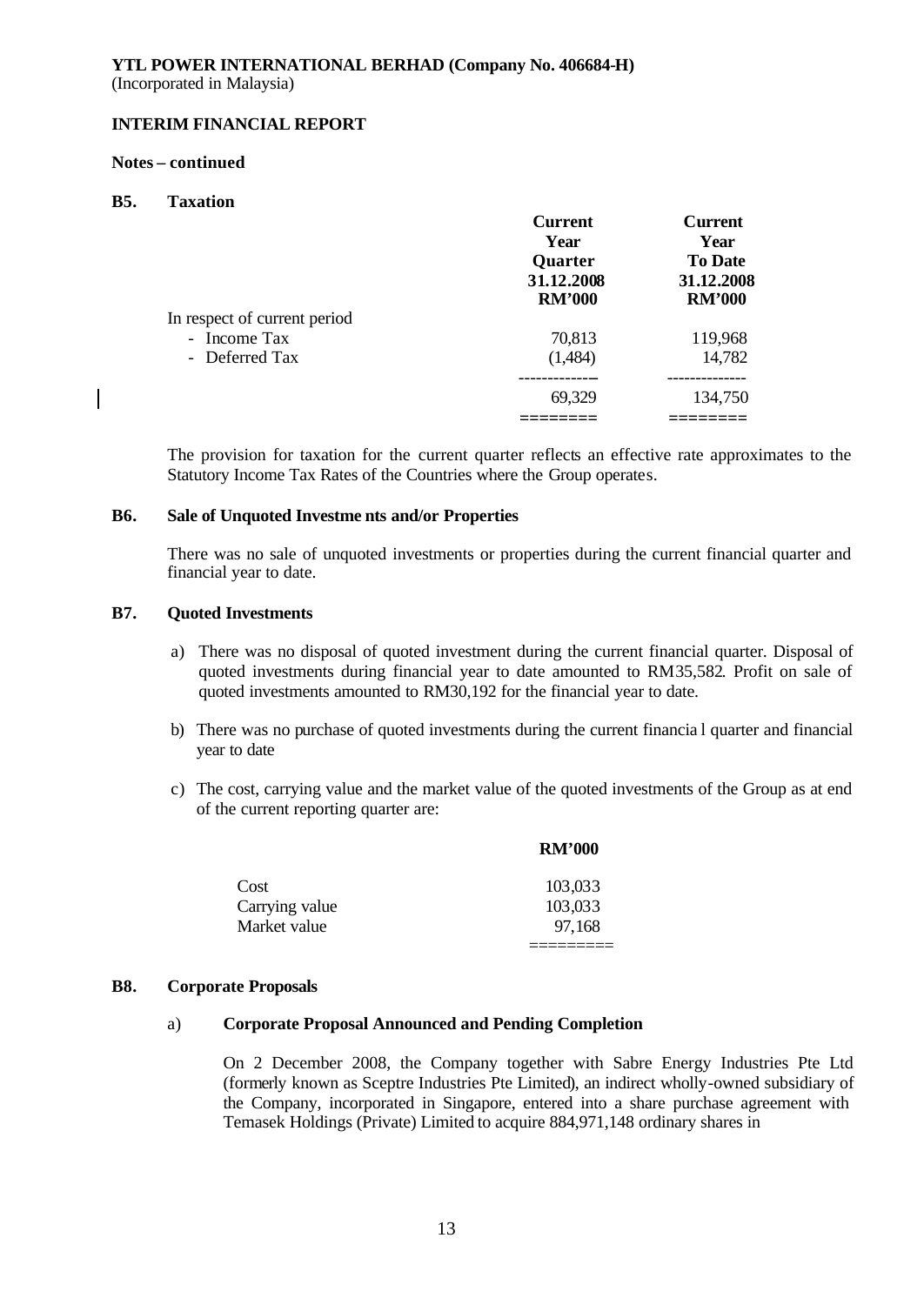# **INTERIM FINANCIAL REPORT**

## **Notes – continued**

PowerSeraya Limited ("PowerSeraya"), representing a 100% equity interest in PowerSeraya for a purchase consideration of SGD3,600 million (approximately RM8,568 million, based on the prevailing exchange rate of SGD1.00:RM2.38) ("Proposed Acquisition").

The Proposed Acquisition has been granted the necessary approvals by Bank Negara Malaysia via its letters dated 18 August 2008 and 15 September 2008.

The Proposed Acquisition is subject to the approval of the shareholders of the Company at an extraordinary general meeting to be held on 26 February 2009.

#### b) **Status of Utilisation of Proceeds**

#### **USD250 million Guaranteed Exchangeable Bonds Due 2010**

The net proceeds received from the issue of the USD250 million Guaranteed Exchangeable Bonds due 2010 is currently placed under fixed deposits pending investment in utilities assets.

#### **RM2.2 billion Redeemable Bonds Due 2013 with warrants issue**

The net proceeds received from the issue of the RM2.2 billion Redeemable Bonds due 2013 is currently placed under fixed deposits pending investment in utilities assets.

### **B9. Group Borrowings and Debt Securities**

The Group's borrowings from financial institutions as at end of the current financial quarter are as follows:

|           | <b>Short term</b><br><b>RM'000</b> | Long term<br><b>RM'000</b> | <b>Total</b><br><b>RM'000</b> |
|-----------|------------------------------------|----------------------------|-------------------------------|
| Secured   | 33                                 |                            | 33                            |
| Unsecured | 3,158,755                          | 12,578,864                 | 15,737,619                    |
|           | 3,158,788                          | 12,578,864                 | 15,737,652                    |
|           |                                    |                            |                               |

The borrowings which are denominated in foreign currency are as follows:

| In US Dollar (*000)      | 560,489   |
|--------------------------|-----------|
| In Sterling Pound ('000) | 1.804.851 |
|                          |           |

All borrowings of subsidiary companies are on a non-recourse basis to the Company save and except for the following which is guaranteed by the Company:

a) USD250 million Guaranteed Exchangeable Bonds Due 2010, of which USD184.4 million remain outstanding as at 31 December 2008.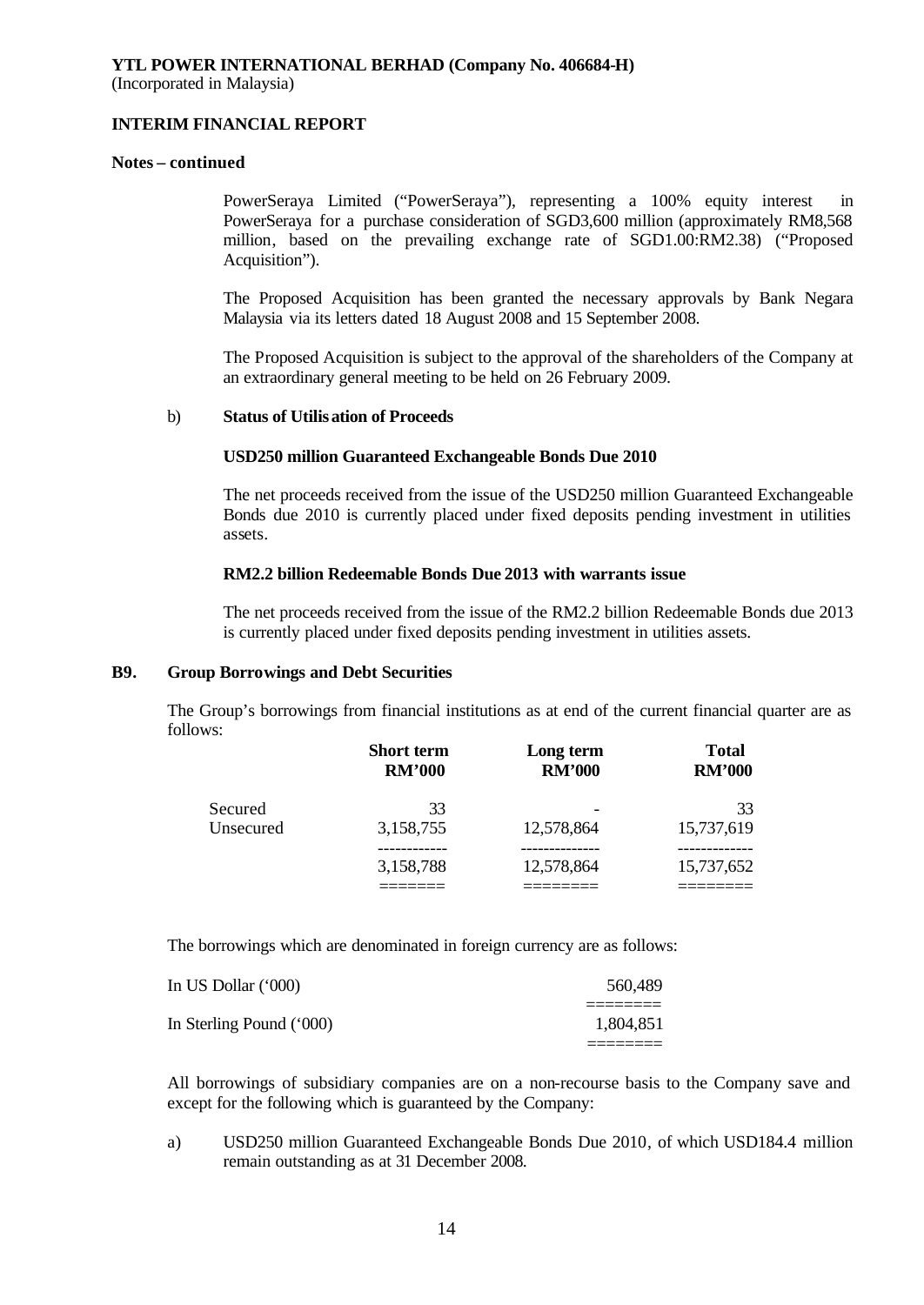## **INTERIM FINANCIAL REPORT**

# **Notes – continued**

b) USD190 million term loan due on 29 January 2011.

#### **B10. Off Balance Sheet Financial Instruments**

There were no off balance sheet instruments as at 31 December 2008.

#### **B11. Pending Material Litigation**

There was no material litigation pending as at the date of this report.

# **B12. Dividend**

The Board of Directors declared a second interim dividend of 7.5% tax exempt dividend for the current financial year ending 30 June 2009 and that the book closure and payment dates in respect of the aforesaid dividend are 11 March 2009 and 26 March 2009 respectively.

#### **B13. Earnings Per Share**

#### **i) Basic Earnings Per Share**

The basic earnings per share of the Group has been computed by dividing the net profit for the financial quarter by the weighted average number of ordinary shares in issue during the financial quarter. **Preceding**

|                                                      | <b>Current</b><br>Year<br><b>Quarter</b><br>31.12.2008 | <b>Preceding</b><br>Year<br>Corresponding<br><b>Quarter</b><br>31.12.2007 |
|------------------------------------------------------|--------------------------------------------------------|---------------------------------------------------------------------------|
| Net Profit for the period (RM'000)                   | 215,057                                                | 245,542                                                                   |
|                                                      |                                                        |                                                                           |
| Weighted average number of<br>ordinary shares ('000) | 5,711,555                                              | 5,094,082                                                                 |
| Basic earnings per share (Sen)                       | 3.77                                                   | 4.82                                                                      |
|                                                      |                                                        |                                                                           |